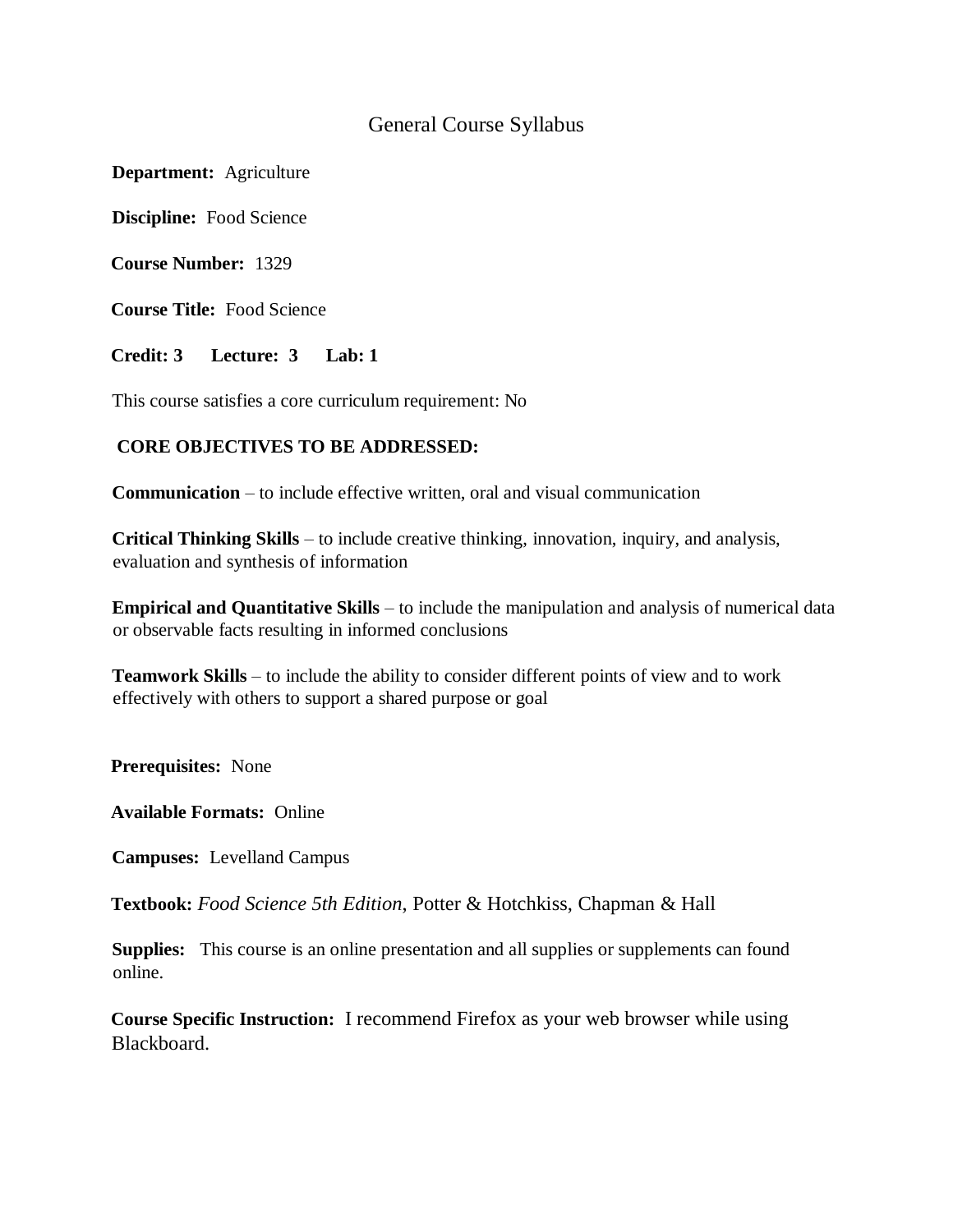**Course Description:** Biological and scientific aspects of modern industrial food supply systems are presented in this course. Food classification, modern processing, and quality control are included.

**Course Purpose/Rational/Goal:** The objectives of this course are to provide an overview of food science and the food science industry. Students will be able to name the major food components and describe the major processing methods. Students will be expected to understand major concepts and terminology used in the food sciences

**Course Requirements:** To maximize the potential to complete this course, a student should access this course a minimum of three times a week. Participation and completion of all assignments and examinations and lab projects is essential.

**Course Evaluation:** Please see the instructor's online syllabus for specific times used in evaluating student performance.

**Attendance Policy:** Even though this is an online class, students still have to access the course on a regular basis. The Blackboard software used to manage this online course tracks student logins, tracking when and where the student has been in the course. Accessing this course on a regular basis is extremely important in order to meet the objectives of this course.

## **Student Learning Outcomes/Competencies:**

Upon completion of this course and receiving a passing grade, the student will be able to:

- 1. Introduction to the food industry as a career.
- 2. Name major food components.
- 3. Describe major food processing methods and packaging.
- 4. Understand major concepts of food preparation.
- 5. Understand and apply food science terminology.
- 6. Comprehend the nutritive aspects of food constituents.
- 7. Identify quality factors in foods.
- 8. Understand principles of food safety.
- 9. Understand different methods of food preservation.
- 10. Have a general knowledge of the different products in food science: